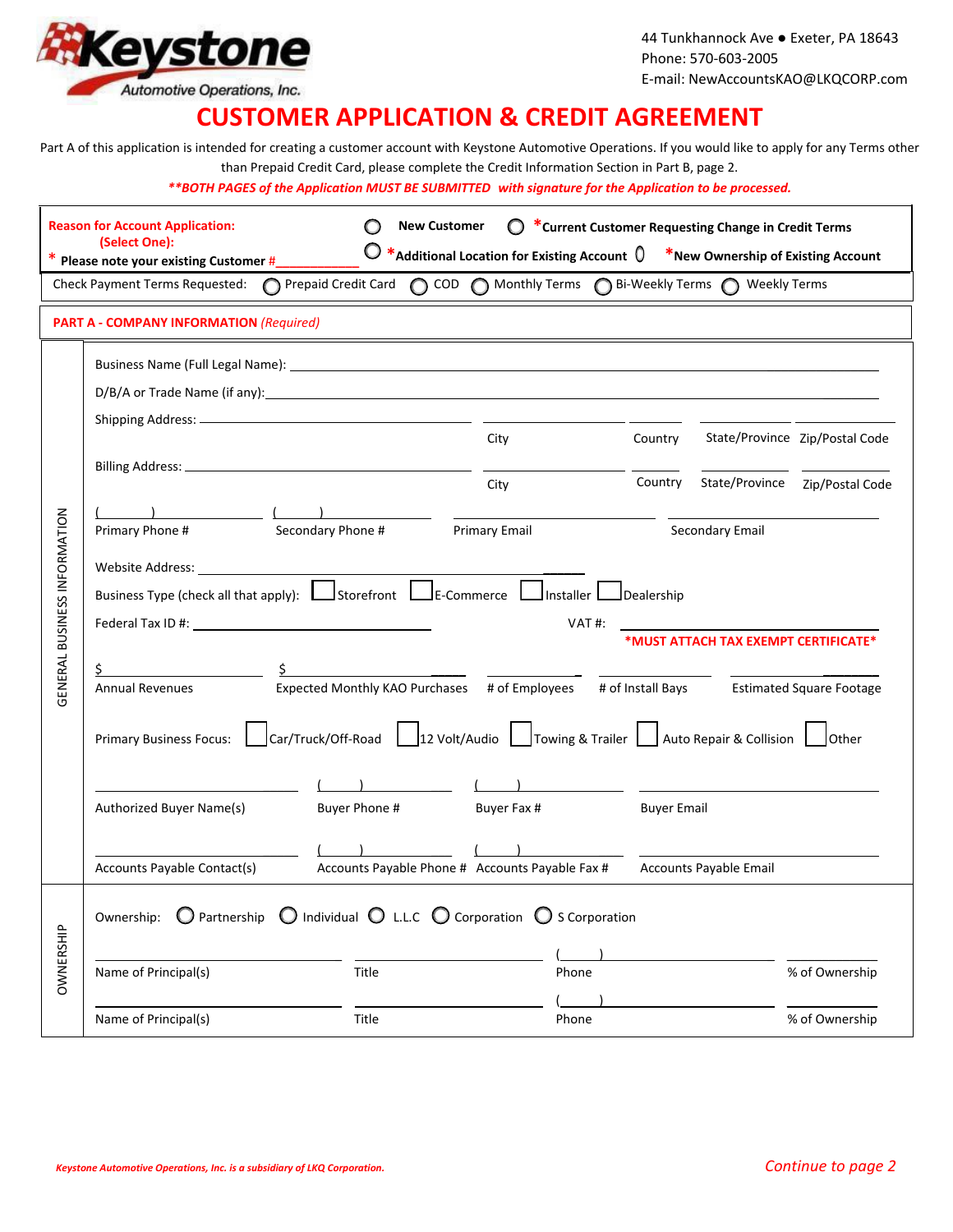

44 Tunkhannock Ave ● Exeter, PA 18643 Phone: 570-603-2005 E-mail: NewAccountsKAO@LKQCORP.com

## **CUSTOMER APPLICATION & CREDIT AGREEMENT**

| PART B - REQUEST FOR CREDIT (Required only if applying for terms other than Prepaid Credit Card)<br>Information provided in the Credit Application Section will be used by LKQ Corporation and/or one of its subsidiaries or affiliates ("LKQ") solely for<br>the purpose of extending credit. Attach a separate sheet with additional information if necessary.                                                                                                                                                                                                                                                                                                                                                                                                                                                                                                                                                                                                                                                                                                                                                                                                                                                                                                                                                                                                                                                                                                                                                                                                                                                                                                                                      |                                                                       |                                            |                                               |            |                                                                                                      |  |
|-------------------------------------------------------------------------------------------------------------------------------------------------------------------------------------------------------------------------------------------------------------------------------------------------------------------------------------------------------------------------------------------------------------------------------------------------------------------------------------------------------------------------------------------------------------------------------------------------------------------------------------------------------------------------------------------------------------------------------------------------------------------------------------------------------------------------------------------------------------------------------------------------------------------------------------------------------------------------------------------------------------------------------------------------------------------------------------------------------------------------------------------------------------------------------------------------------------------------------------------------------------------------------------------------------------------------------------------------------------------------------------------------------------------------------------------------------------------------------------------------------------------------------------------------------------------------------------------------------------------------------------------------------------------------------------------------------|-----------------------------------------------------------------------|--------------------------------------------|-----------------------------------------------|------------|------------------------------------------------------------------------------------------------------|--|
| <b>HISTORY</b>                                                                                                                                                                                                                                                                                                                                                                                                                                                                                                                                                                                                                                                                                                                                                                                                                                                                                                                                                                                                                                                                                                                                                                                                                                                                                                                                                                                                                                                                                                                                                                                                                                                                                        | Facilities: $\bigcirc$ Rent $\bigcirc$ Own                            | <b>Business Owned Since</b>                | # of Years at Present Location                |            |                                                                                                      |  |
|                                                                                                                                                                                                                                                                                                                                                                                                                                                                                                                                                                                                                                                                                                                                                                                                                                                                                                                                                                                                                                                                                                                                                                                                                                                                                                                                                                                                                                                                                                                                                                                                                                                                                                       | Have You Ever Filed for Bankruptcy?:                                  | $O$ Yes $O$ No                             | Is Your Business a Franchise?: $\bigcirc$ Yes |            | $\bigcirc$ No                                                                                        |  |
| <b>BANK REFERENCE</b>                                                                                                                                                                                                                                                                                                                                                                                                                                                                                                                                                                                                                                                                                                                                                                                                                                                                                                                                                                                                                                                                                                                                                                                                                                                                                                                                                                                                                                                                                                                                                                                                                                                                                 | <b>Bank Name</b><br><b>Account Manager to Contact</b><br>Fax<br>Phone | <b>Complete Address</b><br>Email           | Date Account Established                      |            | <b>Business Account Type:</b><br>Checking<br>Savings<br>Overnight Clearing<br>Line of Credit Loan(s) |  |
| TRADE REFERENCES                                                                                                                                                                                                                                                                                                                                                                                                                                                                                                                                                                                                                                                                                                                                                                                                                                                                                                                                                                                                                                                                                                                                                                                                                                                                                                                                                                                                                                                                                                                                                                                                                                                                                      | <b>Business Name</b>                                                  | <b>Contact Name</b>                        | Phone                                         | Fax        | Email                                                                                                |  |
|                                                                                                                                                                                                                                                                                                                                                                                                                                                                                                                                                                                                                                                                                                                                                                                                                                                                                                                                                                                                                                                                                                                                                                                                                                                                                                                                                                                                                                                                                                                                                                                                                                                                                                       | <b>Business Name</b><br><b>Business Name</b>                          | <b>Contact Name</b><br><b>Contact Name</b> | Phone<br>Phone                                | Fax<br>Fax | Email<br>Email                                                                                       |  |
|                                                                                                                                                                                                                                                                                                                                                                                                                                                                                                                                                                                                                                                                                                                                                                                                                                                                                                                                                                                                                                                                                                                                                                                                                                                                                                                                                                                                                                                                                                                                                                                                                                                                                                       | <b>PART C - PERSONAL GUARANTEE:</b>                                   |                                            |                                               |            |                                                                                                      |  |
| To induce LKQ to extend credit to the above Applicant, the undersigned ("Guarantor"), hereby guarantees payment of any and all of Applicant's indebtedness to LKQ under this<br>credit agreement or otherwise under applicable law. Any revocation of Applicant's credit privileges shall not affect the guaranty with respect to amounts owed before receipt of<br>the notice of revocation by LKQ. Notices of acceptance, default and nonpayment are hereby waived. This guaranty shall be a continuing and irrevocable guaranty and indemnity<br>for indebtedness of Applicant to LKQ. Guarantor consents to any modification, extension and/or renewal of the credit agreement hereby guaranteed without notice. If the<br>Applicant fails to pay the account when due, LKQ may proceed against Guarantor to collect any and all amounts due from Applicant, without notice to Guarantor and without first<br>proceeding against Applicant. Guarantor agrees that the laws of the State of Illinois shall govern this credit agreement and guaranty, and that any and all disputes arising from or<br>related to this agreement or guaranty shall be litigated exclusively in state or federal court located in Chicago, Illinois, to whose jurisdiction Guarantor irrevocably consents.                                                                                                                                                                                                                                                                                                                                                                                                          |                                                                       |                                            |                                               |            |                                                                                                      |  |
| <b>PART D - TERMS &amp; CONDITIONS</b> (Required for all applications):                                                                                                                                                                                                                                                                                                                                                                                                                                                                                                                                                                                                                                                                                                                                                                                                                                                                                                                                                                                                                                                                                                                                                                                                                                                                                                                                                                                                                                                                                                                                                                                                                               |                                                                       |                                            |                                               |            |                                                                                                      |  |
| With its signature below, Applicant (i) certifies that all information contained herein is true and correct and that it is engaged in a commercial activity, (ii) grants permission to<br>LKQ Corporation and its subsidiaries (collectively, "LKQ") to obtain independent credit reports or credit reports and other information from its references and bank, (iii)<br>authorizes the credit references and bank reference(s) to release information to LKQ that may be used to determine credit worthiness, and (iv) agrees to pay all bills, invoices,<br>and account statements rendered in full within ten (10) calendar days after receipt by Applicant. Any past due account is subject to being placed on collect-on-delivery (C.O.D.)<br>until paid in full. Repeated late payments could result in revocation of Applicant's credit privileges, which LKQ may revoke in its sole and absolute discretion. Applicant agrees to<br>pay a service charge of 2.0% per month on balances not timely paid. Applicant also agrees to pay all of LKQ's reasonable fees and expenses incurred in collecting past due<br>balances, including but not limited to LKQ's reasonable attorneys' fees, court costs, litigation expenses, and/or collection agency fees and expenses. This credit agreement and all<br>other agreements and contracts between Applicant and LKQ shall be governed by the laws of the State of Illinois. Any and all disputes arising from or related to this credit<br>agreement shall be litigated exclusively in state or federal court located in Chicago, Illinois, to whose jurisdiction Applicant irrevocably consents.<br>Date: ___________________________________ |                                                                       |                                            |                                               |            |                                                                                                      |  |
|                                                                                                                                                                                                                                                                                                                                                                                                                                                                                                                                                                                                                                                                                                                                                                                                                                                                                                                                                                                                                                                                                                                                                                                                                                                                                                                                                                                                                                                                                                                                                                                                                                                                                                       |                                                                       |                                            |                                               |            |                                                                                                      |  |
|                                                                                                                                                                                                                                                                                                                                                                                                                                                                                                                                                                                                                                                                                                                                                                                                                                                                                                                                                                                                                                                                                                                                                                                                                                                                                                                                                                                                                                                                                                                                                                                                                                                                                                       |                                                                       |                                            |                                               |            |                                                                                                      |  |

THE FEDERAL EQUAL CREDIT OPPORTUNITY ACT PROHIBITS CREDITORS FROM DISCRIMINATING AGAINST CREDIT APPLICANTS ON THE BASIS OF RACE, COLOR, RELIGION, NATIONAL ORIGIN, SEX, MARITAL STATUS; AGE (PROVIDED THE APPLICANT HAS THE CAPACITY TO ENTER INTO A BINDING CONTRACT); BECAUSE ALL OR PART OF THE APPLICANT'S INCOME DERIVES FROM ANY PUBLIC ASSISTANCE PROGRAM; OR BECAUSE THE APPLICANT HAS IN GOOD FAITH EXERCISED ANY RIGHT UNDER THE CONSUMER CREDIT PROTECTION ACT. THE FEDERAL AGENCY THAT ADMINISTERS COMPLIANCE WITH THIS LAW CONCERNING THIS CREDITOR IS FEDERAL TRADE COMMISSION, EQUAL CREDIT OPPORTUNITY; WASHINGTON, D.C. 20580.

**If your application for business credit is denied, you have the right to a written statement of the specific reasons for the denial. To obtain the statement, please contact KAO via e-mail at [CreditTeam@LKQCorp.com](mailto:CreditTeam@LKQCorp.com) within 60 days from the date you are notified of our decision. We will send you a written statement of reasons for the denial within 30 days of receiving your request.**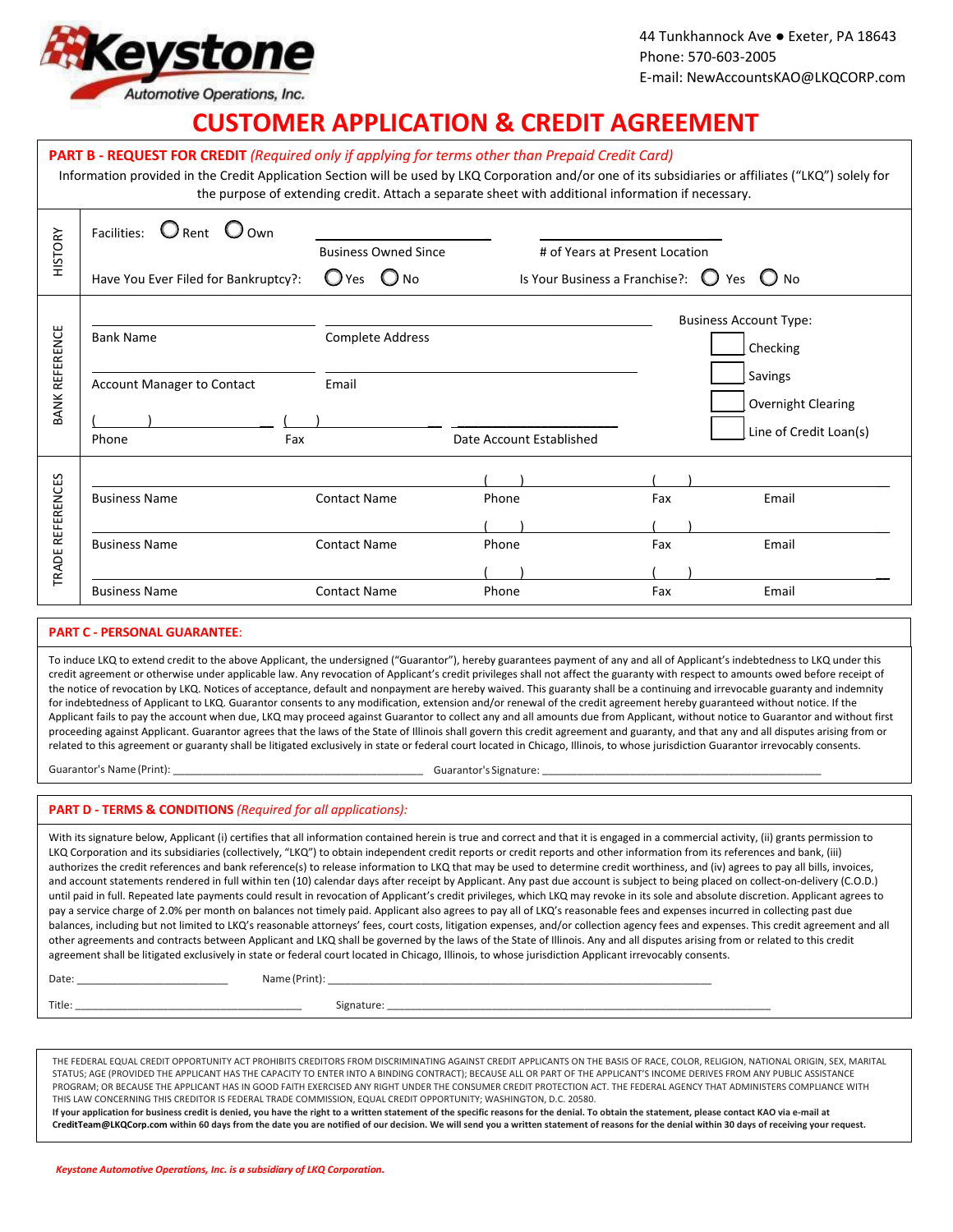

44 Tunkhannock Ave • Exeter, PA 18643 Phone: 570-603-2005 E-mail: NewAccountsKAO@LKQCORP.com PLEASE FAX BOTH PAGES TO: 570-655-6950

**EXHIBIT A**

## **LKQ CORPORATION NEW CUSTOMER EXPORT COMPLIANCE QUESTIONNAIRE**

**LKQ Corporation is committed to complying with all export laws of the United States. In furtherance of that goal, we require customers to complete this questionnaire. We will treat the responses as confidential and disclose them only as required by law. Please respond fully to each question and mark any portion which you feel does not apply as not applicable or N/A. Regretfully, we are unable to transact business with you if you do not respond.** 

Company Name (include full legal name and any assumed, adopted or d/b/a name):

| List affiliated companies, including parent or subsidiary companies:                                                                         |  |
|----------------------------------------------------------------------------------------------------------------------------------------------|--|
|                                                                                                                                              |  |
| Identify by complete name, each principal or 10% or greater shareholder of the Company:                                                      |  |
|                                                                                                                                              |  |
|                                                                                                                                              |  |
| Provide name and address of bank(s) and other financial institutions:                                                                        |  |
|                                                                                                                                              |  |
|                                                                                                                                              |  |
|                                                                                                                                              |  |
|                                                                                                                                              |  |
| Description of products:                                                                                                                     |  |
|                                                                                                                                              |  |
| Please describe the nature of the Company's business, including whether the Company is an end-user or re-seller of the products in question: |  |